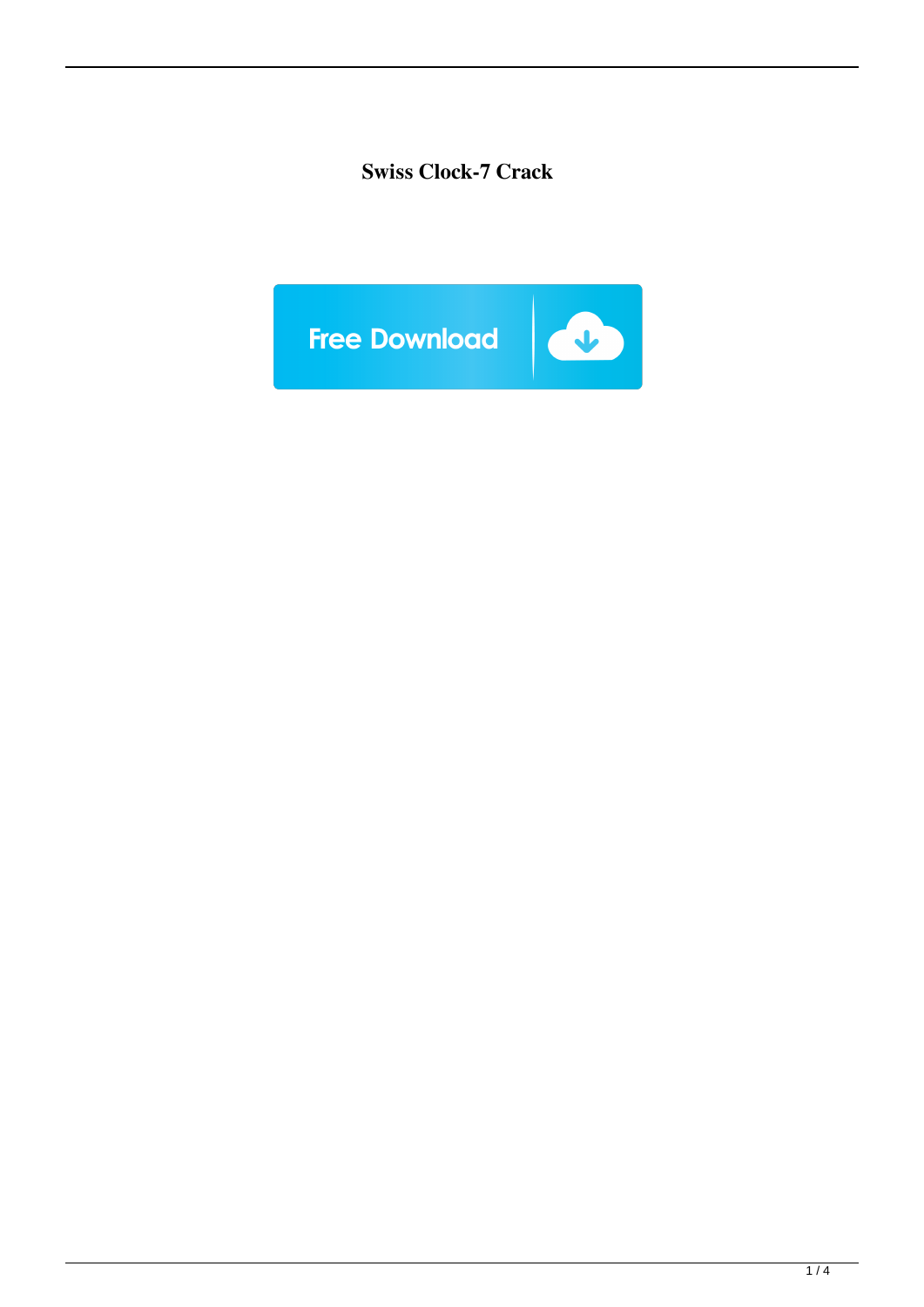## **Swiss Clock-7 Crack+ With Full Keygen**

### **Swiss Clock-7 License Keygen [Win/Mac]**

The X Window System is a graphical computer interface that is standard in Linux, Unix, and UNIX-like operating systems. It is similar to Microsoft Windows, and to DOS windowing systems, but is more sophisticated. This software provides a keyboard macro program, which allows you to specify a series of keyboard strokes which will be triggered by the press of a single key. Mozilla Description: Mozilla Firefox is a freeware web browser developed by the Mozilla Foundation and released in May 2003. The name "Mozilla" is a homage to the Netscape navigator. It is a fork of the product, developed by the Netscape staff. Mozilla is included as a standard feature of the Mozilla Suite of applications. EKG Description: Real-time and powerful EKG (Electrocardiogram) software. Features: Stability Easy to use High quality In addition to the basic features of the software, this is a real-time and powerful EKG (Electrocardiogram) software. The operations of the software are simple and easy. It is very stable and does not slow down the system. LED Description: Bright LED projectors are available in various shapes, colors, and sizes. They use the light-emitting diodes (LEDs) to project light beams, instead of using the bulbs or xenon bulbs. LEDs are a very bright source of light, with high luminous efficiency. They consume very little power and are inexpensive to produce. In addition, LED projectors have many advantages over conventional projectors, including long-lasting life and maintenance-free, as well as solid-state design, which eliminates the need to change or replace bulbs. MFD Description: This software allows you to control various industrial machinery through a wireless network. It is a software that offers a full networking control tool for all industrial and commercial equipment. The software is based on the EtherCat (IEEE 802.3) protocol, which allows you to talk directly to a wide variety of industrial machines and systems. It can also be used to control other machines and systems over a network. About Linux: Linux is a family of GNU/Linux operating systems, either completely free, or nearly free, depending on the degree to which users are granted rights to modify and redistribute the software. Linux is generally distributed under the GNU General Public License (GPL). The Linux kernel is written from scratch 81e310abbf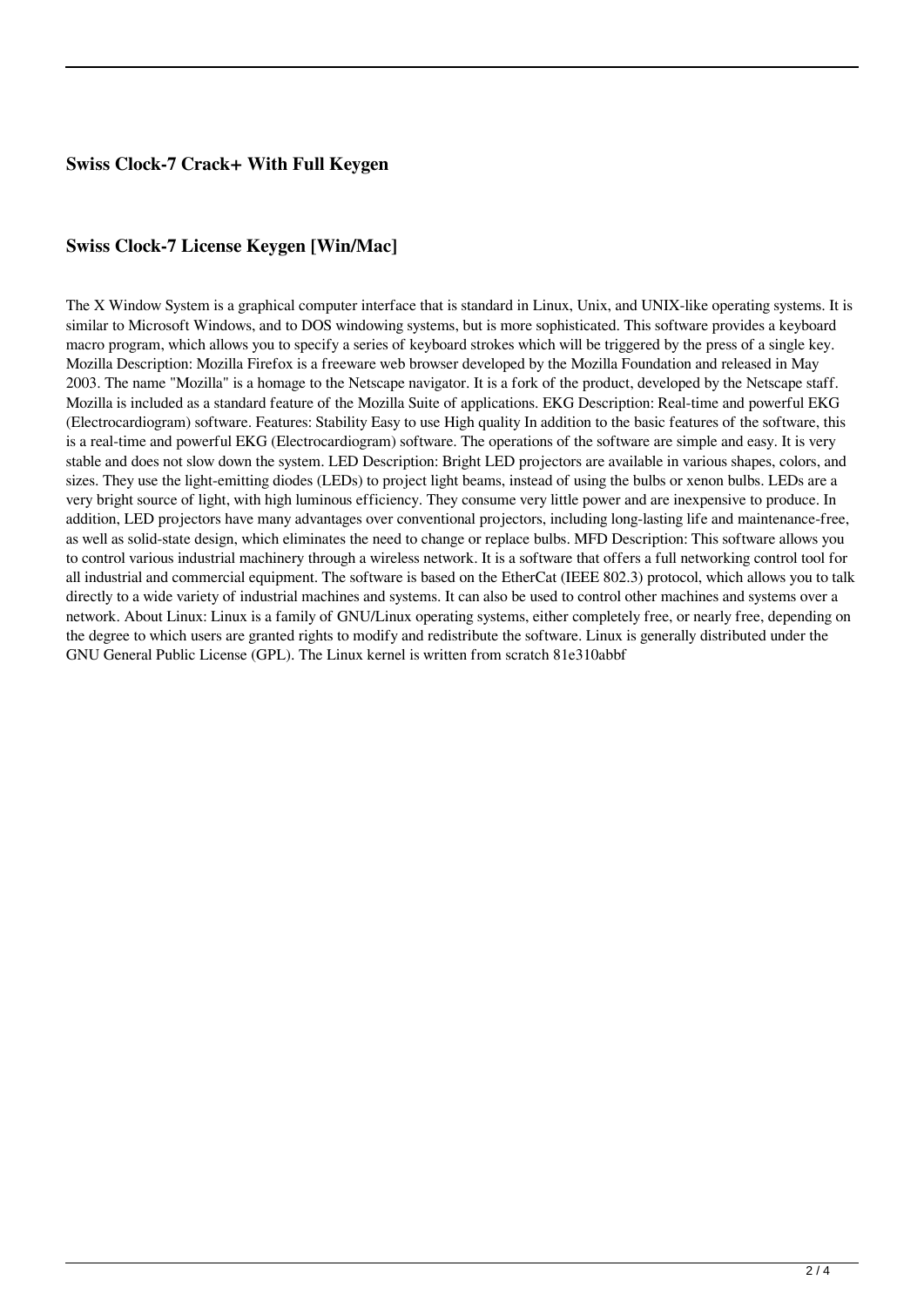#### **Swiss Clock-7 Crack + License Key For Windows**

Description: Description: Category: Tags: Votes: Feedback Rating Please vote for this screensaver if you like it. Please sign in to add a vote! Please login to add a vote! This is only visible to registered users!Please LoginRegister nowQ: Why does the rating system in this board have negative stars? In this image you can see a list of posts with number of stars by the post's author (located at the top-right). When an answer or question is starred, the stars are marked with a plus sign (and a white star is added). On the other hand, when a user has been awarded points, the stars are marked with a minus sign (and a white star is added) and I am wondering why. This results in posts having an effect on the overall ranking. For example, when the author of a question has been awarded 5 stars (+5), the question is higher ranked on the list than when the author has been awarded 0 stars (-5). A: The rating system uses the following criteria for the stars: +1 for a great answer +2 for a great answer and answer in duplicate +3 for a great answer and answer in duplicate and community wiki +4 for a great answer and answer in duplicate and community wiki and edit +5 for a great answer and answer in duplicate and community wiki, edit, community wiki, and bountied +6 for a great answer and answer in duplicate, community wiki, edit, community wiki, and bountied +7 for a great answer and answer in duplicate, community wiki, edit, community wiki, bountied, and featured +8 for a great answer and answer in duplicate, community wiki, edit, community wiki, bountied, featured, and  $\bullet$  moderator attention +9 for a great answer and answer in duplicate, community wiki, edit, community wiki, bountied, featured, and ♦ moderator attention and ♦ moderator suspended +10 for a great answer and answer in duplicate, community wiki, edit, community wiki, bountied, featured, ♦ moderator attention, ♦ moderator suspended and ♦ moderator declined +11 for a great answer and answer in duplicate, community wiki, edit, community wiki, bountied, featured, ♦ moderator suspended, ♦ moderator declined, ♦ moderator locked,  $\blacklozenge$  moderator banned and  $\blacklozenge$ 

#### **What's New in the Swiss Clock-7?**

Swiss Clock-7 allows you to protect your desktop and to view the current date and time when you are not using your computer. It aims to emulate a Swiss clock design and also resembles the time pieces installed in some train stations. You can use this screensaver to display the time and date when you are away from your desk. 0.0.9.7 Duration:1:16:09 Size:2.06 Mb Date Added:03-12-2008 Rating: Related to: Screenshots for Swiss Clock-7 Your browser does not support playing this video. Your browser does not support playing this video. Swiss Clock-7 Info Copyright: Swiss Clock-7 is free to use under the GNU General Public License. About Swiss Clock-7 Screensaver This screensaver is very similar to the Swiss Clock-7 application, which is also free. The application allows you to view the current date and time when you are not using your computer. It looks like a Swiss clock. You can use it to display the time and date when you are away from your desk, such as when you are at a train station. This screensaver has a clock face and a digital display. You can press the button to display the date and time. It has a big hour and minute hand and a small second hand. The center of the clock is surrounded by a black field, which helps to show the clock face. The screen of the computer will be protected by the Swiss Clock-7, which is suitable for computer and laptop use. The Swiss Clock-7 application can be found in the Windows Application Category. Swiss Clock-7 Screensaver features: This screensaver can be used as a clock, and the time and date can be viewed when you are away from the computer. It is suitable for computer use and protects the screen of your computer. Swiss Clock-7 will have the full time and date display. You can view the date and time when you are away from your desk, such as when you are at a train station or restaurant. This screen shows the current time. The current date is displayed. There are also six clocks. You can view the current time for each one. You can change the time and date of the computer. You can see the current date and time. The Swiss Clock-7 screensaver has a big hour and minute hand and a small second hand. You can press the button to change the time and date. You can also change the time and date by using the mouse. The Swiss Clock-7 screensaver has a black background, which helps to show the digital display. This screensaver has a display area of 640x480 pixels. It can be used on computers with Windows 98/XP/Vista, Windows 2000/2003